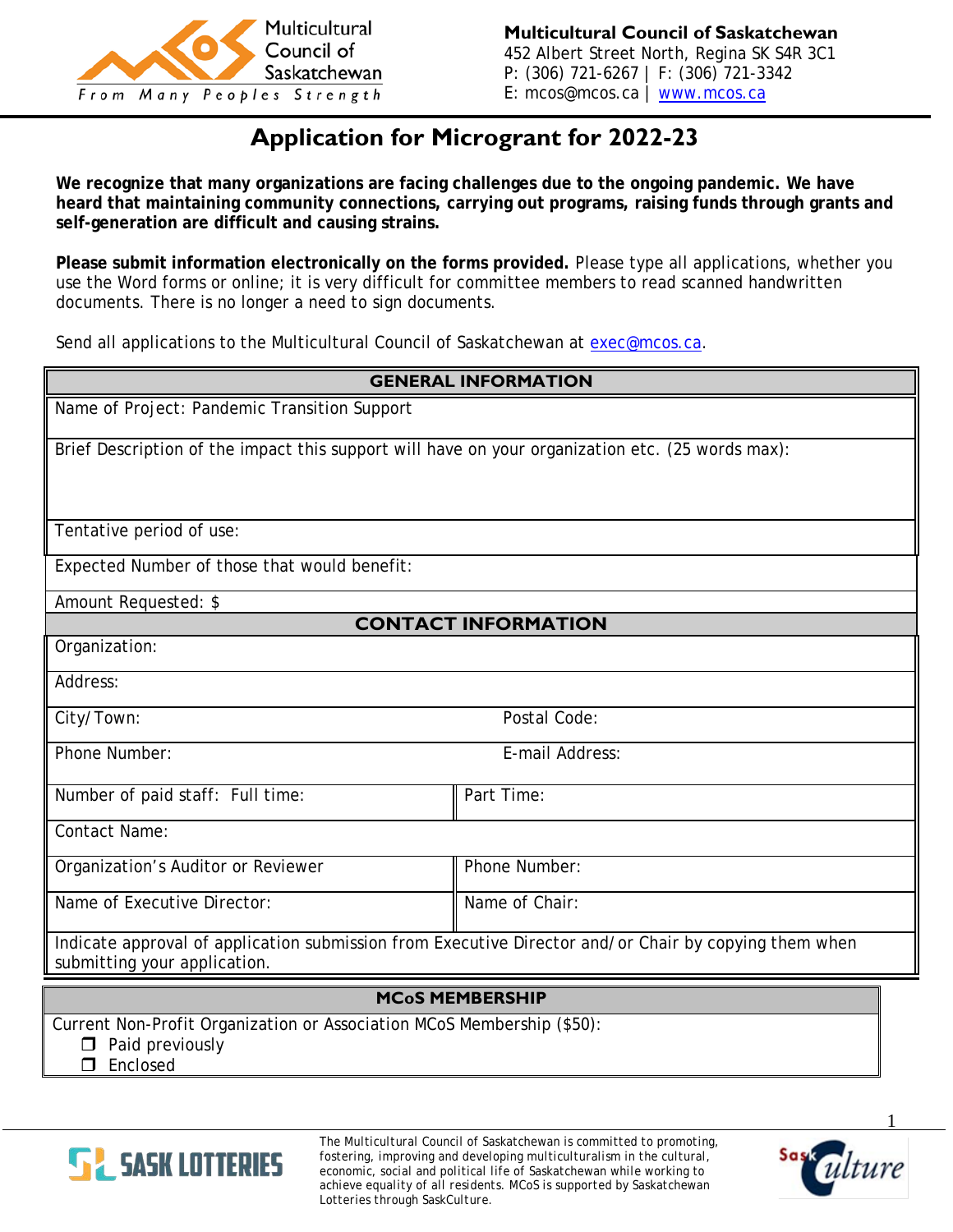

**Multicultural Council of Saskatchewan** 452 Albert Street North, Regina SK S4R 3C1 P: (306) 721-6267 | F: (306) 721-3342 E: mcos@mcos.ca | [www.mcos.ca](http://www.mcos.ca/)

## **1. OBJECTIVES**

1. a) What **outcomes** do you expect to **achieve** that are a challenge due to the pandemic? 1. b) P**lease check the stream(s) that this funding will enable you to support. D** Cultural Continuity **D** Celebration of Diversity □ Anti-Racism □ Intercultural Connections  $\Box$  Integration **2. PROJECT/SUPPORT DESCRIPTION** 2. a) MCoS will like to know what specific support you will need to keep providing value in the community. Examples include: □ Paid Zoom account  $\Box$  Technology support □ Software, voting accounts, or other for a successful virtual AGM Training in specific software, platforms, or other technology (Zoom, Teams, livestreaming, etc.)  $\Box$  Social media to connect with community and promote your events  $\Box$  Governance training or consultant (this might be a time to focus on your organization)  $\Box$  Succession planning training or consultant  $\Box$  Other microgrant funding for needs that you would not usually apply to MCoS  $\Box$  Other support (please specify): 2. b) Project Activities 2. c) Target Group(s) of program (who is it for and how are they involved) and the anticipated number of participants 2. d) Project timeline